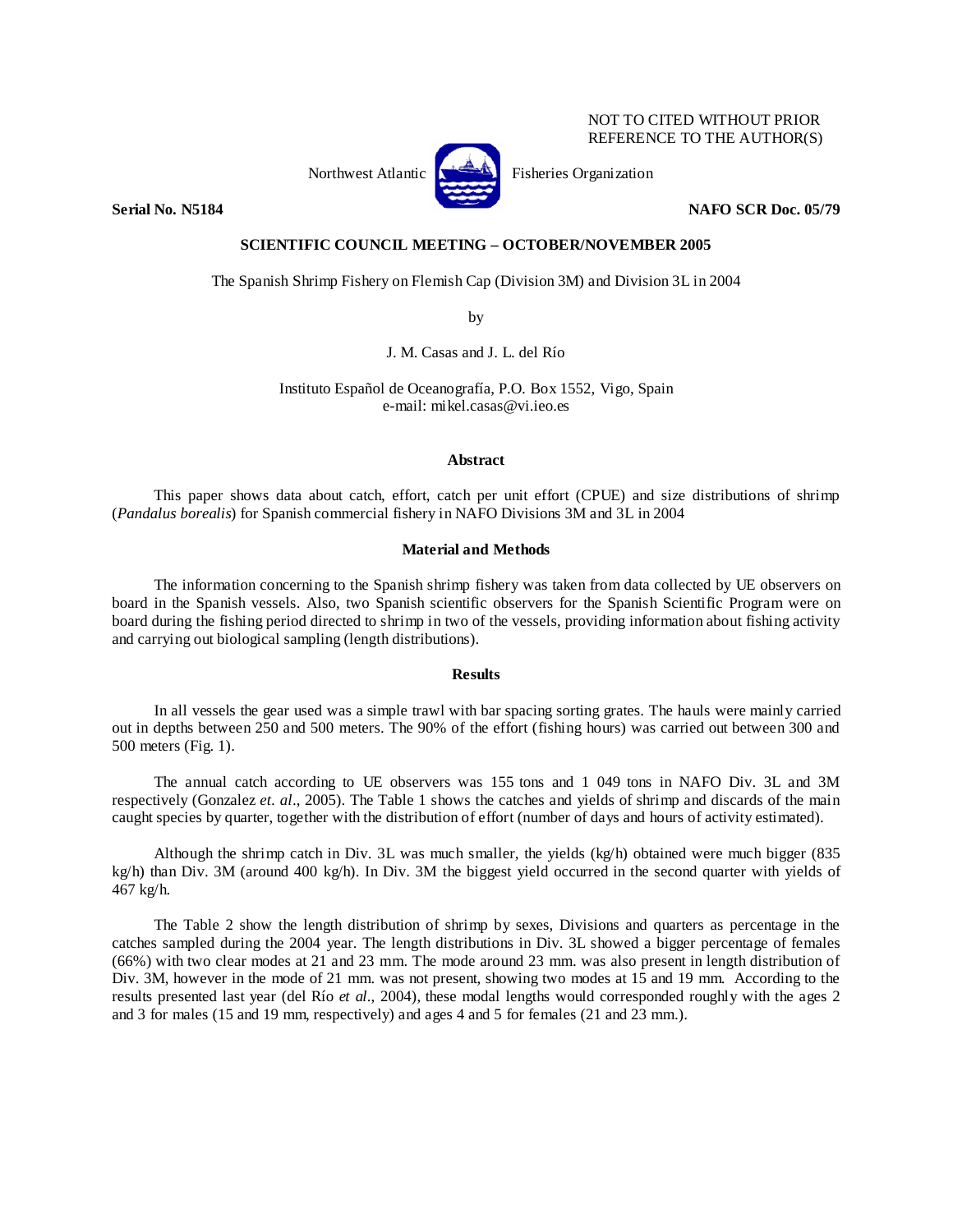### **References**

- Casas, J.M., J.L Del Río,. and D. González Troncoso. 2004. Northern Shrimp (*Pandalus borealis*) on Flemish Cap Surveys 2003 and 2004. *NAFO SCR Doc. 05/77* 16 pp.
- González, F , J. L. Del Río , A. Vázquez, H. Murua , E. Román, M. Casas, P. Duran and G. Ramilo. 2005. Spanish Research Report for 2004. *NAFO SCS Doc.05/8*
- Table 1. Estimated catches (kg), effort and CPUE (kg/h) from UE and Spanish scientific observers by quarter of the Spanish trawl fleet directed to shrimp fishery in NAFO Div. 3L and 3M in 2004.

|                              | <b>DIVISION 3L</b> |                 |                 |                 |                |
|------------------------------|--------------------|-----------------|-----------------|-----------------|----------------|
| <b>SPECIES</b>               | 1 <sup>st</sup>    | $2^{\text{nd}}$ | 3rd             | 4 <sup>th</sup> | <b>Total</b>   |
| Northern shrimp <sup>1</sup> | 149344             |                 | 5290            |                 | 154634         |
| Capelin                      | 4831               |                 |                 |                 | 4831           |
| Redfish                      | 54                 |                 |                 |                 | 54             |
| American plaice              | 151                |                 |                 |                 | 151            |
| Other fishes                 | 1008               |                 |                 |                 | 1008           |
| Fishing days                 | 12                 |                 | $\mathbf{1}$    |                 | 13             |
| Fishing hours                | 180                |                 | 5               |                 | 185            |
| CPUE Shrimp (kg/h)           | 831                |                 | 984             |                 | 835            |
|                              | <b>DIVISION 3M</b> |                 |                 |                 |                |
| <b>SPECIES</b>               | 1 <sup>st</sup>    | 2 <sup>nd</sup> | 3 <sup>rd</sup> | 4 <sup>th</sup> | <b>Total</b>   |
| Northern shrimp              | 58625              | 381772          | 222050          |                 | 386969 1049416 |
| Redfish                      | 727                | 4417            | 32              | 2164            | 7340           |
| Greenland halibut            |                    |                 |                 | 8               | 8              |
| Red hake                     |                    |                 | 21              |                 | 21             |
| <b>Skates</b>                | 80                 | 195             |                 | 3               | 278            |
| Wolfish                      |                    |                 |                 | 93              | 93             |
| Witch flounder               |                    |                 |                 | $\overline{2}$  | $\overline{2}$ |
| American plaice              | 681                | 1178            |                 | 6               | 1865           |
| Other fishes                 |                    |                 |                 | 90              | 90             |

Fishing days 10 56 35 64 165 Fishing hours 152 826 580 1083 2641 CPUE Shrimp (kg/h) 385 462 383 357 397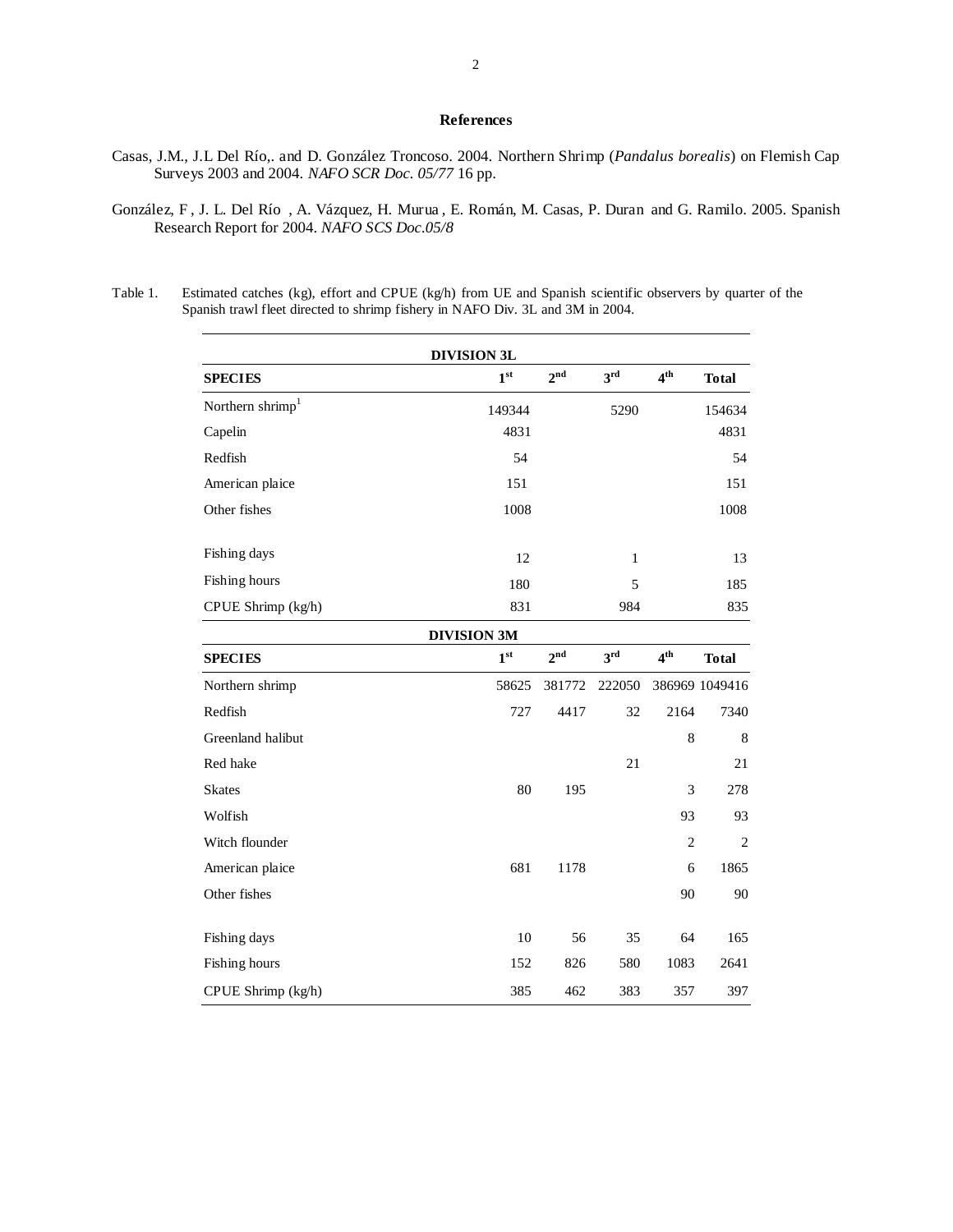| <b>Divisions</b>   | 3M              |          |                    |          |                 |         |             |          |  |  |
|--------------------|-----------------|----------|--------------------|----------|-----------------|---------|-------------|----------|--|--|
| Quarters           | 2 <sup>nd</sup> |          | 3 <sup>rd</sup>    |          | 4 <sup>th</sup> |         | total       |          |  |  |
| Length (mm)        | males           | females  | males              | females  | males           | females | males       | females  |  |  |
| $10\,$             | $0.01\,$        |          |                    |          |                 |         | 0.00        |          |  |  |
| 10.5               |                 |          |                    |          |                 |         |             |          |  |  |
| $11\,$             |                 |          |                    |          |                 |         |             |          |  |  |
| 11.5               |                 |          |                    |          |                 |         |             |          |  |  |
| $12\,$             |                 |          |                    |          |                 |         |             |          |  |  |
| 12.5               | 0.07            |          |                    |          | 0.05            |         | 0.05        |          |  |  |
| 13                 | 0.11            |          | 0.16               |          | 0.10            |         | 0.11        |          |  |  |
| 13.5               | 0.29            |          | 0.31               |          | 0.29            |         | 0.29        |          |  |  |
| 14                 | 0.24            |          | 1.35               |          | 0.55            |         | 0.65        |          |  |  |
| 14.5               | 0.24            |          | 1.44               |          | 0.79            |         | 0.84        |          |  |  |
| 15                 | 0.11            |          | 6.06               |          | 2.24            |         | 2.63        |          |  |  |
| 15.5               | 0.46            |          | 1.95               |          | 1.92            |         | 1.81        |          |  |  |
| 16                 | 0.44            |          | 4.65               |          | 3.19            |         | 3.19        |          |  |  |
| 16.5               | 0.63            |          | 2.48               |          | 1.94            |         | 1.91        |          |  |  |
| 17                 | 1.02            | $0.01\,$ | 3.08               |          | 3.00            |         | 2.86        | 0.00     |  |  |
| 17.5               | 2.85            | $0.01\,$ | 2.32               |          | 1.63            |         | 1.83        | $0.00\,$ |  |  |
| 18                 | 3.71            | $0.08\,$ | 7.82               |          | 2.73            |         | 3.55        | $0.01\,$ |  |  |
|                    |                 |          |                    |          |                 |         |             |          |  |  |
| 18.5               | 5.49            | 0.04     | 4.49               |          | 2.52            |         | 3.04        | $0.00\,$ |  |  |
| 19                 | 7.24            | 0.05     | 5.84               | 0.16     | 4.55            | 0.05    | 4.95        | $0.06\,$ |  |  |
| 19.5               | 5.04            | 0.10     | 3.33               | $0.00\,$ | 4.34            |         | 4.25        | $0.01\,$ |  |  |
| 20                 | 4.31            | 0.59     | 2.42               | 0.66     | 5.81            | 0.15    | 5.20        | 0.26     |  |  |
| 20.5               | 3.67            | 0.61     | 2.20               | 0.97     | 3.09            | 0.23    | 3.01        | 0.37     |  |  |
| 21                 | 2.43            | 1.29     | 2.36               | 1.73     | 5.15            | 0.54    | 4.53        | 0.77     |  |  |
| 21.5               | 2.44            | 1.95     | 1.44               | 0.91     | 2.16            | 1.63    | 2.08        | 1.55     |  |  |
| $22\,$             | 2.08            | 2.34     | 0.44               | 2.92     | 2.05            | 4.01    | 1.82        | 3.72     |  |  |
| 22.5               | 1.63            | 4.49     | 0.16               | 3.14     | 0.51            | 3.59    | 0.55        | 3.60     |  |  |
| 23                 | 1.34            | 5.01     |                    | 1.26     | 0.90            | 8.93    | $0.80\,$    | 7.50     |  |  |
| 23.5               | 0.51            | 6.37     |                    | 6.15     | 0.30            | 7.34    | 0.27        | 7.09     |  |  |
| 24                 | 0.15            | 6.78     |                    | 4.43     | 0.22            | 8.17    | 0.18        | 7.52     |  |  |
| 24.5               | 0.12            | 7.48     |                    | 10.36    | 0.05            | 3.80    | 0.05        | 5.04     |  |  |
| 25                 | 0.07            | 5.30     |                    | 3.52     |                 | 5.84    | $0.01\,$    | 5.46     |  |  |
| 25.5               |                 | 3.48     |                    | 4.33     |                 | 1.73    |             | 2.25     |  |  |
| $26\,$             |                 | 2.09     |                    | $1.88\,$ |                 | 1.89    |             | 1.90     |  |  |
| 26.5               |                 | 1.83     |                    | 1.29     |                 | 0.77    |             | 0.93     |  |  |
| $27\,$             |                 | 1.24     |                    | 1.10     |                 | 0.51    |             | 0.65     |  |  |
| 27.5               |                 | 0.88     |                    | $0.00\,$ |                 | 0.25    |             | 0.26     |  |  |
| $28\,$             |                 | 0.56     |                    | 0.75     |                 | 0.22    |             | 0.33     |  |  |
| 28.5               |                 | 0.47     |                    | 0.16     |                 | 0.10    |             | 0.14     |  |  |
| 29                 |                 | 0.15     |                    |          |                 | 0.13    |             | 0.11     |  |  |
| 29.5               |                 | 0.09     |                    |          |                 |         |             | 0.01     |  |  |
| 30<br>30.5         |                 | $0.01\,$ |                    |          |                 | 0.02    |             | 0.02     |  |  |
| <b>TOTAL</b>       | 46.71           | 53.29    | 54.29              | 45.71    | 50.10           | 49.90   | 50.45       | 49.55    |  |  |
| Sampled catch (kg) |                 |          |                    |          |                 |         |             |          |  |  |
| No. Samples        | 5559<br>$10\,$  |          | 4040<br>$\sqrt{2}$ |          | 31631<br>9      |         | 41230<br>21 |          |  |  |
|                    |                 |          |                    |          |                 |         |             |          |  |  |
| No. Sampled        | 3600            |          | 527                |          | 2773            |         | 6900        |          |  |  |

Table 2: Length distribution of Shrimp as percentage from sampled Spanish catches by quarters in NAFO Div. 3M.